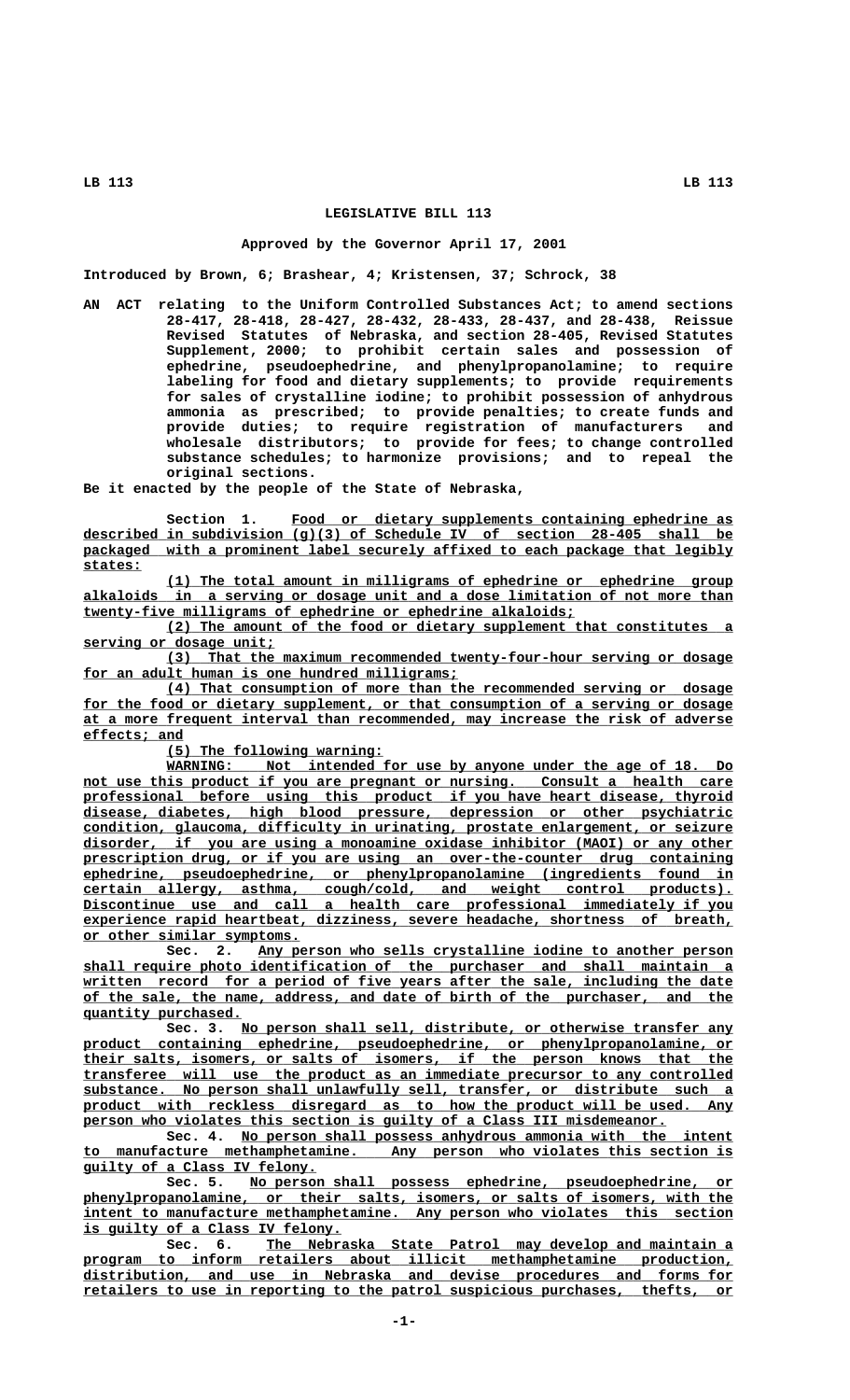**\_\_\_\_\_\_\_\_\_\_\_\_\_\_\_\_\_\_\_\_\_\_\_\_\_\_\_\_\_\_\_\_\_\_\_\_\_\_\_\_\_\_\_\_\_\_\_\_\_\_\_\_\_\_\_\_\_\_\_\_\_\_\_\_\_\_\_\_\_\_\_\_\_\_\_\_\_\_ other transactions involving any products under the retailers' control which \_\_\_\_\_\_\_\_\_\_\_\_\_\_\_\_\_\_\_\_\_\_\_\_\_\_\_\_\_\_\_\_\_\_\_\_\_\_\_\_\_\_\_\_\_\_\_\_\_\_\_\_\_\_\_\_\_\_\_\_\_\_\_\_\_\_\_\_\_\_\_\_\_\_\_\_\_\_ contain ephedrine, pseudoephedrine, phenylpropanolamine, or ephedra.** Reporting under this section shall be voluntary. Retailers reporting  **\_\_\_\_\_\_\_\_\_\_\_\_\_\_\_\_\_\_\_\_\_\_\_\_\_\_\_\_\_\_\_\_\_\_\_\_\_\_\_\_\_\_\_\_\_\_\_\_\_\_\_\_\_\_\_\_\_\_\_\_\_\_\_\_\_\_\_\_\_\_\_\_\_\_\_\_\_ information to the patrol in good faith shall be immune from civil liability.**

 **\_\_\_\_\_\_\_\_\_\_\_\_\_\_\_\_\_\_\_\_\_\_\_\_\_\_\_\_\_\_\_\_\_\_\_\_\_\_\_\_\_\_\_\_\_\_\_\_\_\_\_\_\_\_\_\_\_\_\_ Sec. 7. (1) Any manufacturer or wholesale distributor, as indicated \_\_\_\_\_\_\_\_\_\_\_\_\_\_\_\_\_\_\_\_\_\_\_\_\_\_\_\_\_\_\_\_\_\_\_\_\_\_\_\_\_\_\_\_\_\_\_\_\_\_\_\_\_\_\_\_\_\_\_\_\_\_\_\_\_\_\_\_\_\_\_\_\_\_\_\_\_\_ on the product label in conformance with the Federal Food, Drug, and Cosmetic** Act, as the act existed on the effective date of this act, who sells food  **\_\_\_\_\_\_\_\_\_\_\_\_\_\_\_\_\_\_\_\_\_\_\_\_\_\_\_\_\_\_\_\_\_\_\_\_\_\_\_\_\_\_\_\_\_\_\_\_\_\_\_\_\_\_\_\_\_\_\_\_\_\_\_\_\_\_\_\_\_\_\_\_\_\_\_\_\_\_ products or dietary supplements containing ephedrine as described in \_\_\_\_\_\_\_\_\_\_\_\_\_\_\_\_\_\_\_\_\_\_\_\_\_\_\_\_\_\_\_\_\_\_\_\_\_\_\_\_\_\_\_\_\_\_\_\_\_\_\_\_\_\_\_\_\_\_\_\_\_\_\_\_\_\_\_\_\_\_\_\_\_\_\_\_\_\_ subdivision (g)(3) of Schedule IV of section 28-405 for resale in this state \_\_\_\_\_\_\_\_\_\_\_\_\_\_\_\_\_\_\_\_\_\_\_\_\_\_\_\_\_\_\_\_\_\_\_\_\_\_\_\_\_\_\_\_\_\_\_\_\_\_\_\_\_\_\_\_\_\_\_\_\_\_\_\_\_\_\_\_\_\_\_\_\_\_\_\_\_\_ shall register with the department for each product line containing ephedrine** sold for resale in this state. The department shall register the manufacturer  **\_\_\_\_\_\_\_\_\_\_\_\_\_\_\_\_\_\_\_\_\_\_\_\_\_\_\_\_\_\_\_\_\_\_\_\_\_\_\_\_\_\_\_\_\_\_\_\_\_\_\_\_\_\_\_\_\_\_\_\_\_\_\_\_\_\_\_\_\_\_\_\_\_\_\_\_\_\_ or wholesale distributor upon application and payment of a one-thousand-dollar \_\_\_\_\_\_\_\_\_\_\_\_\_\_\_\_\_\_\_\_\_\_\_\_\_\_\_\_\_\_\_\_\_\_\_\_\_\_\_\_\_\_\_\_\_\_\_\_\_\_\_\_\_\_\_\_\_\_\_\_\_\_\_\_\_\_\_\_\_\_\_\_\_\_\_\_\_\_ application fee. The registration shall expire twelve months after issuance** and shall be renewed for a twelve-month period upon payment of a<br>one-thousand-dollar renewal fee. The registration shall be subject to  **\_\_\_\_\_\_\_\_\_\_\_\_\_\_\_\_\_\_\_\_\_\_\_\_\_\_\_\_\_\_\_\_\_\_\_\_\_\_\_\_\_\_\_\_\_\_\_\_\_\_\_\_\_\_\_\_\_\_\_\_\_\_\_\_\_\_\_\_\_\_\_\_\_\_\_\_\_\_ one-thousand-dollar renewal fee. The registration shall be subject to**  ${\tt revocation}$  for violations of the Uniform Controlled Substances Act. The  **\_\_\_\_\_\_\_\_\_\_\_\_\_\_\_\_\_\_\_\_\_\_\_\_\_\_\_\_\_\_\_\_\_\_\_\_\_\_\_\_\_\_\_\_\_\_\_\_\_\_\_\_\_\_\_\_\_\_\_\_\_\_\_\_\_\_\_\_\_\_\_\_\_\_\_\_\_\_ requirements to register and to pay a fee shall terminate upon the federal** Food and Drug Administration's publication in the Federal Register of a final  **\_\_\_\_\_\_\_\_\_\_\_\_\_\_\_\_\_\_\_\_\_\_\_\_\_\_\_\_\_\_\_\_\_\_\_\_\_\_\_\_\_\_\_\_\_\_\_\_\_\_\_\_\_\_\_\_\_\_\_\_\_\_\_\_\_\_\_\_\_\_\_\_\_\_\_\_\_\_ rule establishing good manufacturing practices for dietary supplements or five \_\_\_\_\_\_\_\_\_\_\_\_\_\_\_\_\_\_\_\_\_\_\_\_\_\_\_\_\_\_\_\_\_\_\_\_\_\_\_\_\_\_\_\_\_\_\_\_\_\_\_\_\_\_\_\_\_\_\_\_\_\_\_\_\_\_\_\_\_\_\_\_ years after the effective date of this act, whichever date occurs first.**

 **\_\_\_\_\_\_\_\_\_\_\_\_\_\_\_\_\_\_\_\_\_\_\_\_\_\_\_\_\_\_\_\_\_\_\_\_\_\_\_\_\_\_\_\_\_\_\_\_\_\_\_\_\_\_\_\_\_\_\_\_\_\_\_\_\_\_\_\_ (2) Any manufacturer or wholesale distributor, as indicated on the \_\_\_\_\_\_\_\_\_\_\_\_\_\_\_\_\_\_\_\_\_\_\_\_\_\_\_\_\_\_\_\_\_\_\_\_\_\_\_\_\_\_\_\_\_\_\_\_\_\_\_\_\_\_\_\_\_\_\_\_\_\_\_\_\_\_\_\_\_\_\_\_\_\_\_\_\_\_ product label in conformance with the Federal Food, Drug, and Cosmetic Act, as \_\_\_\_\_\_\_\_\_\_\_\_\_\_\_\_\_\_\_\_\_\_\_\_\_\_\_\_\_\_\_\_\_\_\_\_\_\_\_\_\_\_\_\_\_\_\_\_\_\_\_\_\_\_\_\_\_\_\_\_\_\_\_\_\_\_\_\_\_\_\_\_\_\_\_\_\_\_ the act existed on the effective date of this act, who sells food products or \_\_\_\_\_\_\_\_\_\_\_\_\_\_\_\_\_\_\_\_\_\_\_\_\_\_\_\_\_\_\_\_\_\_\_\_\_\_\_\_\_\_\_\_\_\_\_\_\_\_\_\_\_\_\_\_\_\_\_\_\_\_\_\_\_\_\_\_\_\_\_\_\_\_\_\_\_\_ dietary supplements described in subsection (1) of this section for resale in \_\_\_\_\_\_\_\_\_\_\_\_\_\_\_\_\_\_\_\_\_\_\_\_\_\_\_\_\_\_\_\_\_\_\_\_\_\_\_\_\_\_\_\_\_\_\_\_\_\_\_\_\_\_\_\_\_\_\_\_\_\_\_\_\_\_\_\_\_\_\_\_\_\_\_\_\_\_ this state without being registered shall be subject to a civil penalty of** five thousand dollars and any such food products and dietary supplements shall  **\_\_\_\_\_\_\_\_\_\_\_\_\_\_\_\_\_\_\_\_\_\_\_\_\_\_\_\_\_\_\_\_\_\_\_\_\_\_\_\_\_\_\_\_\_\_\_\_\_\_\_\_\_\_\_\_\_\_\_\_\_\_\_\_\_\_\_\_\_\_\_\_\_\_\_\_\_\_ be seized and destroyed upon the finding of a violation of this section. The \_\_\_\_\_\_\_\_\_\_\_\_\_\_\_\_\_\_\_\_\_\_\_\_\_\_\_\_\_\_\_\_\_\_\_\_\_\_\_\_\_\_\_\_\_\_\_\_\_\_\_\_\_\_\_\_\_\_\_\_\_\_\_\_\_\_\_\_\_\_\_\_\_\_\_\_\_\_ department, in conjunction with the Attorney General, the Nebraska State** Patrol, and local law enforcement agencies, shall have authority to make  **\_\_\_\_\_\_\_\_\_\_\_\_\_\_\_\_\_\_\_\_\_\_\_\_\_\_\_\_\_\_\_\_\_\_\_\_\_\_\_\_\_\_\_\_\_\_\_\_\_\_\_\_\_\_\_\_\_\_\_\_\_\_\_\_\_\_\_\_\_\_\_\_\_\_\_\_\_\_ inspections and investigations to enforce the registration requirements of \_\_\_\_\_\_\_\_\_\_\_\_\_\_\_\_\_\_\_\_\_\_\_\_\_\_\_\_\_\_\_\_\_\_\_\_\_\_\_\_\_\_\_\_\_\_\_\_\_\_\_\_\_\_\_\_\_\_\_\_\_\_\_\_\_\_\_\_\_\_\_\_\_\_\_\_\_\_ this section. In addition, the department may seek injunctive relief for \_\_\_\_\_\_\_\_\_\_\_\_\_\_\_\_\_\_\_\_\_\_\_\_\_\_\_\_\_\_\_\_\_\_\_\_\_ suspected violations of this section.**

 **\_\_\_\_\_\_\_\_\_\_\_\_\_\_\_\_\_\_\_\_\_\_\_\_\_\_\_\_\_\_\_\_\_\_\_\_\_\_\_\_\_\_\_\_\_\_\_\_\_\_\_\_\_\_\_\_\_\_\_\_\_\_\_\_\_\_\_\_ (3) The department shall remit fees collected under this section to \_\_\_\_\_\_\_\_\_\_\_\_\_\_\_\_\_\_\_\_\_\_\_\_\_\_\_\_\_\_\_\_\_\_\_\_\_\_\_\_\_\_\_\_\_\_\_\_\_\_\_\_\_\_\_\_\_\_\_\_\_\_\_\_\_\_\_\_\_\_\_\_\_\_\_\_\_\_ the State Treasurer for credit to the Ephedra Registration Fund. The fund is \_\_\_\_\_\_\_\_\_\_\_\_\_\_\_\_\_\_\_\_\_\_\_\_\_\_\_\_\_\_\_\_\_\_\_\_\_\_\_\_\_\_\_\_\_\_\_\_\_\_\_\_\_\_\_\_\_\_\_\_\_\_\_\_\_\_\_\_\_\_\_\_\_\_\_\_\_\_ created. The department shall use the fund to administer the provisions of \_\_\_\_\_\_\_\_\_\_\_\_\_\_\_\_\_\_\_\_\_\_\_\_\_\_\_\_\_\_\_\_\_\_\_\_\_\_\_\_\_\_\_\_\_\_\_\_\_\_\_\_\_\_\_\_\_\_\_\_\_\_\_\_\_\_\_\_\_\_\_\_\_\_\_\_\_\_ this section. Any money in the fund available for investment shall be** invested by the state investment officer pursuant to the Nebraska Capital  **\_\_\_\_\_\_\_\_\_\_\_\_\_\_\_\_\_\_\_\_\_\_\_\_\_\_\_\_\_\_\_\_\_\_\_\_\_\_\_\_\_\_\_\_\_\_\_\_\_\_\_\_\_\_\_\_\_\_ Expansion Act and the Nebraska State Funds Investment Act.**

 **\_\_\_\_\_\_\_\_\_\_\_\_\_\_\_\_\_\_\_\_\_\_\_\_\_\_\_\_\_\_\_\_\_\_\_\_\_\_\_\_\_\_\_\_\_\_\_\_\_\_\_\_\_\_\_\_\_ Sec. 8. The Methamphetamine Awareness and Education Fund is \_\_\_\_\_\_\_\_\_\_\_\_\_\_\_\_\_\_\_\_\_\_\_\_\_\_\_\_\_\_\_\_\_\_\_\_\_\_\_\_\_\_\_\_\_\_\_\_\_\_\_\_\_\_\_\_\_\_\_\_\_\_\_\_\_\_\_\_\_\_\_\_\_\_\_\_\_\_ created. The Nebraska Commission on Law Enforcement and Criminal Justice** shall use the fund to support projects relating to educating retailers and the  **\_\_\_\_\_\_\_\_\_\_\_\_\_\_\_\_\_\_\_\_\_\_\_\_\_\_\_\_\_\_\_\_\_\_\_\_\_\_\_\_\_\_\_\_\_\_\_\_\_\_\_\_\_\_\_\_\_\_\_\_\_\_\_\_\_\_\_\_\_\_\_\_\_\_\_\_\_\_ public on the dangers of methamphetamine. The commission may accept \_\_\_\_\_\_\_\_\_\_\_\_\_\_\_\_\_\_\_\_\_\_\_\_\_\_\_\_\_\_\_\_\_\_\_\_\_\_\_\_\_\_\_\_\_\_\_\_\_\_\_\_\_\_\_\_\_\_\_\_\_\_\_\_\_\_\_\_\_\_\_\_\_\_\_\_\_\_ contributions, gifts, grants, and bequests for such purposes and remit them to \_\_\_\_\_\_\_\_\_\_\_\_\_\_\_\_\_\_\_\_\_\_\_\_\_\_\_\_\_\_\_\_\_\_\_\_\_\_\_\_\_\_\_\_\_\_\_\_\_\_\_\_\_\_\_\_\_\_\_\_\_\_\_\_\_\_\_\_\_\_\_\_\_\_\_\_\_\_ the State Treasurer for credit to the fund. Any money in the fund available \_\_\_\_\_\_\_\_\_\_\_\_\_\_\_\_\_\_\_\_\_\_\_\_\_\_\_\_\_\_\_\_\_\_\_\_\_\_\_\_\_\_\_\_\_\_\_\_\_\_\_\_\_\_\_\_\_\_\_\_\_\_\_\_\_\_\_\_\_\_\_\_\_\_\_\_\_\_ for investment shall be invested by the state investment officer pursuant to \_\_\_\_\_\_\_\_\_\_\_\_\_\_\_\_\_\_\_\_\_\_\_\_\_\_\_\_\_\_\_\_\_\_\_\_\_\_\_\_\_\_\_\_\_\_\_\_\_\_\_\_\_\_\_\_\_\_\_\_\_\_\_\_\_\_\_\_\_\_\_\_\_\_\_\_\_\_ the Nebraska Capital Expansion Act and the Nebraska State Funds Investment Act. \_\_\_\_**

 **\_\_\_\_\_\_\_\_\_\_\_\_\_\_\_\_\_\_\_\_\_\_\_\_\_\_\_\_\_\_\_\_\_\_\_\_\_\_\_\_\_\_\_\_\_\_\_\_\_\_\_\_\_\_\_\_\_\_ Sec. 9. (1) Any drug products containing phenylpropanolamine,**  ${\tt pseudoephedrine, or their salts, optical isomers, or salts of such optical$  **\_\_\_\_\_\_\_\_\_\_\_\_\_\_\_\_\_\_\_\_\_\_\_\_\_\_\_\_\_\_\_\_\_\_\_\_\_\_\_\_\_\_\_\_\_\_\_\_\_\_\_\_\_\_\_\_\_\_\_\_ isomers may be sold without a prescription only if they are:**

 **\_\_\_\_\_\_\_\_\_\_\_\_\_\_\_\_\_\_\_\_\_\_\_\_\_\_\_\_\_\_\_\_\_\_\_\_\_\_\_\_\_\_\_\_\_\_\_\_\_\_\_\_\_\_\_\_\_\_\_\_\_\_\_\_\_\_\_\_ (a) Labeled and marketed in a manner consistent with the pertinent \_\_\_\_\_\_\_\_\_\_\_\_\_\_\_\_\_\_\_\_\_\_\_\_\_\_\_\_\_\_\_\_\_\_\_\_\_\_\_ OTC Tentative Final or Final Monograph;**

 **\_\_\_\_\_\_\_\_\_\_\_\_\_\_\_\_\_\_\_\_\_\_\_\_\_\_\_\_\_\_\_\_\_\_\_\_\_\_\_\_\_\_\_\_\_\_\_\_\_\_\_\_\_\_\_\_\_\_\_\_\_\_\_\_\_\_\_\_ (b) Manufactured and distributed for legitimate medicinal use in a** manner that reduces or eliminates the likelihood of abuse; and

 **\_\_\_\_\_\_\_\_\_\_\_\_\_\_\_\_\_\_\_\_\_\_\_\_ (c) Packaged as follows:**

 **\_\_\_\_\_\_\_\_\_\_\_\_\_\_\_\_\_\_\_\_\_\_\_\_\_\_\_\_\_\_\_\_\_\_\_\_\_\_\_\_\_\_\_\_\_\_\_\_\_\_\_\_\_\_\_\_\_\_\_\_\_\_\_\_\_\_\_\_ (i) Except for liquids, sold in package sizes of not more than three \_\_\_\_\_\_\_\_\_\_\_\_\_\_\_\_\_\_\_\_\_\_\_\_\_\_\_\_\_\_\_\_\_\_\_\_\_\_\_\_\_\_\_\_\_\_\_\_\_\_\_\_\_\_\_\_\_\_\_\_\_\_\_\_\_\_\_\_\_\_\_\_\_\_\_\_\_\_ grams of pseudoephedrine base or three grams of phenylpropanolamine base, in** blister packs, each blister containing not more than two dosage units, or if  **\_\_\_\_\_\_\_\_\_\_\_\_\_\_\_\_\_\_\_\_\_\_\_\_\_\_\_\_\_\_\_\_\_\_\_\_\_\_\_\_\_\_\_\_\_\_\_\_\_\_\_\_\_\_\_\_\_\_\_\_\_\_\_\_\_\_\_\_\_\_\_\_\_\_\_\_\_\_ the use of blister packs is technically infeasible, in unit dose packets or** pouches; and

 **\_\_\_\_\_\_\_\_\_\_\_\_\_\_\_\_\_\_\_\_\_\_\_\_\_\_\_\_\_\_\_\_\_\_\_\_\_\_\_\_\_\_\_\_\_\_\_\_\_\_\_\_\_\_\_\_\_\_\_\_\_\_\_\_\_\_\_\_ (ii) For liquids, sold in package sizes of not more than three grams \_\_\_\_\_\_\_\_\_\_\_\_\_\_\_\_\_\_\_\_\_\_\_\_\_\_\_\_\_\_\_\_\_\_\_\_\_\_\_\_\_\_\_\_\_\_\_\_\_\_\_\_\_\_\_\_\_\_\_\_\_\_\_\_\_\_\_ of pseudoephedrine base or three grams of phenylpropanolamine base.**

 **\_\_\_\_\_\_\_\_\_\_\_\_\_\_\_\_\_\_\_\_\_\_\_\_\_\_\_\_\_\_\_\_\_\_\_\_\_\_\_\_\_\_\_\_\_\_\_\_\_\_\_\_\_\_\_\_\_\_\_\_\_\_\_\_\_\_\_\_ (2) Any person who sells drug products in violation of this section**  $\max$  be subject to a civil penalty of fifty dollars per day, and for a second  **\_\_\_\_\_\_\_\_\_\_\_\_\_\_\_\_\_\_\_\_\_\_\_\_\_\_\_\_\_\_\_\_\_\_\_\_\_\_\_\_\_\_\_\_\_\_\_\_\_\_\_\_\_\_\_\_\_\_\_\_\_\_\_\_\_\_\_\_\_\_\_\_\_\_\_\_\_\_ or any subsequent violation, the penalty may be one hundred dollars per day. \_\_\_\_\_\_\_\_\_\_\_\_\_\_\_\_\_\_\_\_\_\_\_\_\_\_\_\_\_\_\_\_\_\_\_\_\_\_\_\_\_\_\_\_\_\_\_\_\_\_\_\_\_\_\_\_\_\_\_\_\_\_\_\_\_\_\_\_\_\_\_\_\_\_\_\_\_\_ Any such drug products shall be seized and destroyed upon the finding of a \_\_\_\_\_\_\_\_\_\_\_\_\_\_\_\_\_\_\_\_\_\_\_\_\_\_\_\_\_\_\_\_\_\_\_\_\_\_\_\_\_\_\_\_\_\_\_\_\_\_\_\_\_\_\_\_\_\_\_\_\_\_\_\_\_\_\_\_\_\_\_\_\_\_\_\_\_\_ violation of this section. The department, in conjunction with the Attorney**  $\frac{1}{2}$   $\frac{1}{2}$   $\frac{1}{2}$   $\frac{1}{2}$   $\frac{1}{2}$   $\frac{1}{2}$   $\frac{1}{2}$   $\frac{1}{2}$   $\frac{1}{2}$   $\frac{1}{2}$   $\frac{1}{2}$   $\frac{1}{2}$   $\frac{1}{2}$   $\frac{1}{2}$   $\frac{1}{2}$   $\frac{1}{2}$   $\frac{1}{2}$   $\frac{1}{2}$   $\frac{1}{2}$   $\frac{1}{2}$   $\frac{1}{2}$   $\frac{1}{2}$   $\$ have authority to make inspections and investigations to enforce this section.  **\_\_\_\_\_\_\_\_\_\_\_\_\_\_\_\_\_\_\_\_\_\_\_\_\_\_\_\_\_\_\_\_\_\_\_\_\_\_\_\_\_\_\_\_\_\_\_\_\_\_\_\_\_\_\_\_\_\_\_\_\_\_\_\_\_\_\_\_\_\_\_\_\_\_\_\_\_\_ In addition, the department may seek injunctive relief for suspected \_\_\_\_\_\_\_\_\_\_\_\_\_\_\_\_\_\_\_\_\_\_\_\_\_\_\_ violations of this section.**

**Sec. 10. Section 28-405, Revised Statutes Supplement, 2000, is**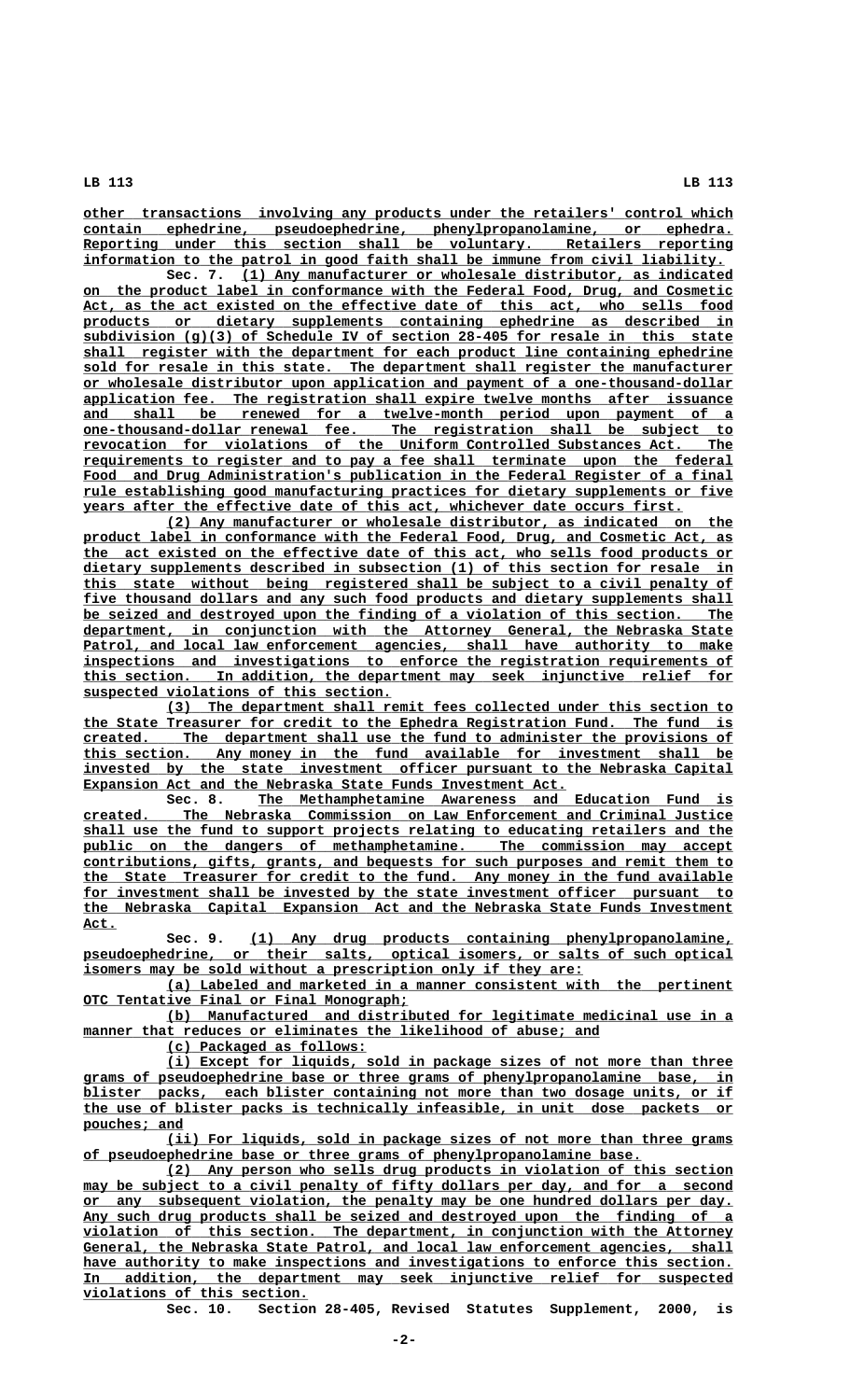**amended to read: 28-405. The following are the schedules of controlled substances referred to in the Uniform Controlled Substances Act:**

 **Schedule I**

**(a) Any of the following opiates, including their isomers, esters, ethers, salts, and salts of isomers, esters, and ethers, unless specifically excepted, whenever the existence of such isomers, esters, ethers, and salts is possible within the specific chemical designation: (1) Acetylmethadol; (2) allylprodine; (3) alphacetylmethadol, except levo-alphacetylmethadol which is also known as levo-alpha-acetylmethadol, levomethadyl acetate, and LAAM; (4) alphameprodine; (5) alphamethadol; (6) benzethidine; (7) betacetylmethadol; (8) betameprodine; (9) betamethadol; (10) betaprodine; (11) clonitazene; (12) dextromoramide; (13) difenoxin; (14) diampromide; (15) diethylthiambutene; (16) dimenoxadol; (17) dimepheptanol; (18) dimethylthiambutene; (19) dioxaphetyl butyrate; (20) dipipanone; (21) ethylmethylthiambutene; (22) etonitazene; (23) etoxeridine; (24) furethidine; (25) hydroxypethidine; (26) ketobemidone; (27) levomoramide; (28) levophenacylmorphan; (29) morpheridine; (30) noracymethadol; (31) norlevorphanol; (32) normethadone; (33) norpipanone; (34) phenadoxone; (35) phenampromide; (36) phenomorphan; (37) phenoperidine; (38) piritramide; (39) proheptazine; (40) properidine; (41) propiram; (42) racemoramide; (43) trimeperidine; (44) alpha-methylfentanyl, N-(1-(alpha-methyl-beta-phenyl)ethyl-4-piperidyl) propionanilide, 1-(1-methyl-2-phenylethyl)-4-(N-propanilido) piperidine; (45) tilidine; (46) 3-Methylfentanyl, N-(3-methyl-1-(2-phenylethyl)-4-piperidyl)-Nphenylpropanamide, its optical and geometric isomers, salts, and salts of isomers; (47) 1-methyl-4-phenyl-4-propionoxypiperidine (MPPP), its optical isomers, salts, and salts of isomers; (48) 1-(2-phenylethyl)-4-phenyl-4-acetyloxypiperidine (PEPAP), its optical isomers, salts, and salts of isomers; (49) N-(1-(1-methyl-2-phenyl)ethyl-4-piperidyl)-N- phenylacetamide (acetyl-alpha-methylfentanyl), its optical isomers, salts, and salts of** isomers; (50) N-(1-(1-methyl-2-(2-thienyl)ethyl-4-piperidyl)-N**phenylpropanamide (alpha-methylthiofentanyl), its optical isomers, salts, and salts of isomers; (51) N-(1-benxyl-4-piperidyl)-N-phenylpropanamide (benzylfentanyl), its optical isomers, salts, and salts of isomers; (52) N-(1-(2-hydroxy-2-phenyl)ethyl-4-piperidyl)-N- phenylpropanamide (beta-hydroxyfentanyl), its optical isomers, salts, and salts of isomers; (53) N-(3-methyl-1-(2-hydroxy-2-phenyl)ethyl-4-piperidyl)-N- phenylpropanamide (beta-hydroxy-3-methylfentanyl), its optical and geometric isomers, salts, and** salts of isomers; (54) N-(3-methyl-1-(2-(2-thienyl)ethyl-4-piperidyl)-N**phenylpropanamide (3-methylthiofentanyl), its optical and geometric isomers,** salts, and salts of isomers; (55) N-(1-(2-thienyl)methyl-4-piperidyl)-N**phenylpropanamide (thenylfentanyl), its optical isomers, salts, and salts of isomers; (56) N-(1-(2-(2-thienyl)ethyl-4-piperidyl)-N- phenylpropanamide (thiofentanyl), its optical isomers, salts, and salts of isomers; and (57) N-(1-(2-phenylethyl) -4-piperidyl)-N-(4-fluorophenyl)-propanamide (para-fluorofentanyl), its optical isomers, salts, and salts of isomers.**

**(b) Any of the following opium derivatives, their salts, isomers, and salts of isomers, unless specifically excepted, whenever the existence of such salts, isomers, and salts of isomers is possible within the specific chemical designation: (1) Acetorphine; (2) acetyldihydrocodeine; (3) benzylmorphine; (4) codeine methylbromide; (5) codeine-N-Oxide; (6) cyprenorphine; (7) desomorphine; (8) dihydromorphine; (9) drotebanol; (10) etorphine, except hydrochloride salt; (11) heroin; (12) hydromorphinol; (13) methyldesorphine; (14) methyldihydromorphine; (15) morphine methylbromide; (16) morphine methylsulfonate; (17) morphine-N-Oxide; (18) myrophine; (19) nicocodeine; (20) nicomorphine; (21) normorphine; (22) pholcodine; and (23) thebacon.**

**(c) Any material, compound, mixture, or preparation which contains any quantity of the following hallucinogenic substances, their salts, isomers, and salts of isomers, unless specifically excepted, whenever the existence of such salts, isomers, and salts of isomers is possible within the specific chemical designation, and, for purposes of this subdivision only, isomer shall include the optical, position, and geometric isomers: (1) Bufotenine. Trade and other names shall include, but are not limited to: 3-(B-Dimethylaminoethyl)-5-hydroxyindole; 3-(2-dimethylaminoethyl)-5-indolol; N, N-dimethylserotonin; 5-hydroxy-N, N-dimethyltryptamine; and mappine; (2) diethyltryptamine. Trade and other names shall include, but are not limited to: N, N-diethyltryptamine; and DET; (3) dimethyltryptamine. Trade and other names shall include, but are not limited to: DMT; (4) 4-bromo-2, 5-dimethoxyamphetamine. Trade and other names shall include, but are not limited to: 4-bromo-2, 5-dimethoxy-a-methylphenethylamine; and 4-bromo-2,**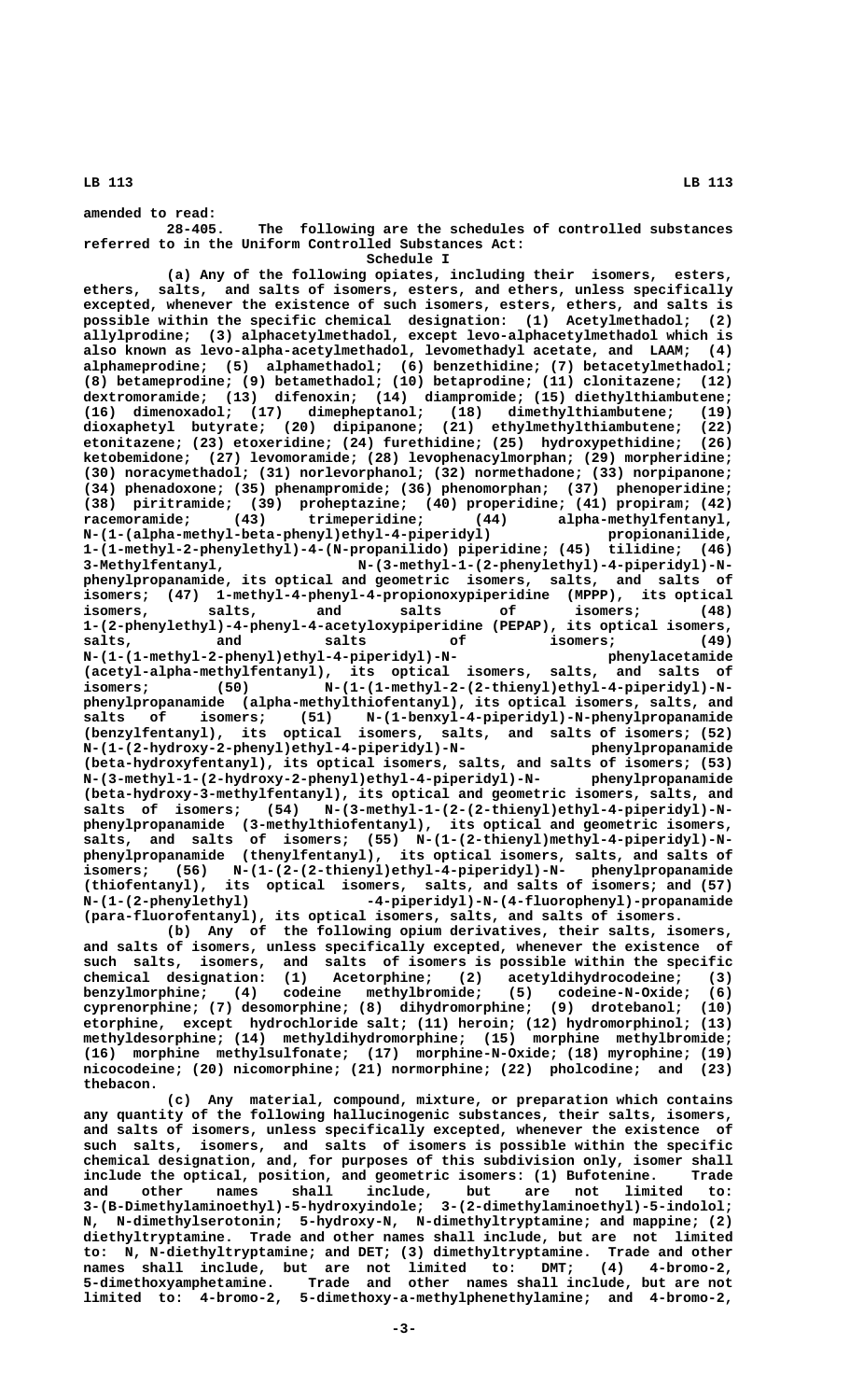**5-DMA; (5) 4-methoxyamphetamine. Trade and other names shall include, but are not limited to: 4-methoxy-a-methyl-phenethylamine; and paramethoxyamphetamine,** PMA; (6) 4-methyl-2, 5-dimethoxyamphetamine. Trade and other names shall<br>include, but are not limited to: 4-methyl-2, **include, but are not limited to: 4-methyl-2, 5-dimethoxy-a-methylphenethylamine; DOM; and STP; (7) 5-methoxy-N-N, dimethyltryptamine; (8) ibogaine. Trade and other names shall include, but are not limited to: 7-ethyl-6,6B,7,8,9,10,12,13-octahydro-2-methoxy-6, 9-methano-5H-pyrido (1',2':1,2) azepino (5,4-b) indole; and tabernanthe iboga; (9) lysergic acid diethylamide; (10) marijuana; (11) mescaline; (12) peyote. Peyote shall mean all parts of the plant presently classified botanically as Lophophora williamsii Lemaire, whether growing or not, the seeds thereof, any extract from any part of such plant, and every compound, manufacture, salts, derivative, mixture, or preparation of such plant or its seeds or extracts; (13) psilocybin; (14) psilocyn; (15) tetrahydrocannabinols, including, but not limited to, synthetic equivalents of the substances contained in the plant or in the resinous extractives of cannabis, sp. or synthetic substances, derivatives, and their isomers with similar chemical structure and pharmacological activity such as the following: Delta 1 cis or trans tetrahydrocannabinol and their optical isomers, excluding dronabinol in sesame oil and encapsulated in a soft gelatin capsule in a drug product approved by the federal Food and Drug Administration; Delta 6 cis or trans tetrahydrocannabinol and their optical isomers; and Delta 3,4 cis or trans tetrahydrocannabinol and its optical isomers. Since nomenclature of these substances is not internationally standardized, compounds of these structures shall be included regardless of the numerical designation of atomic positions covered; (16) 3,4-methylenedioxy amphetamine; (17) 5-methoxy-3, 4-methylenedioxy amphetamine; (18) 3,4,5-trimethoxy amphetamine; (19) N-ethyl-3-piperidyl benzilate; (20) N-methyl-3-peperidyl benzilate; (21) thiophene analog of phencyclidine. Trade and other names shall include, but are not limited to: 1-(1-(2-thienyl)-cyclohexyl)-piperidine; 2-thienylanalog of phencyclidine; TPCP; and TCP; (22) 2,5-dimethoxyamphetamine. Trade and other names shall include, but are not limited to: 2,5-dimethoxy-a-methylphenethylamine; and 2,5-DMA; (23) hashish or concentrated cannabis; (24) Parahexyl. Trade and other names shall include, but are not limited to: 3-Hexyl-1-hydroxy-7,8,9,10-tetrahydro-6,6, 9-trimethyl-6H-dibenzo(b,d)pyran; and synhexyl; (25) Ethylamine analog of phencyclidine. Trade and other names shall include, but are not limited to: N-ethyl-1-phenylcyclohexylamine; (1-phenylcyclohexyl)ethylamine; N-(1-phenylcyclohexyl)ethylamine; cyclohexamine; and PCE; (26) Pyrrolidine analog of phencyclidine. Trade and other names shall include, but are not limited to: 1-(1-phenylcyclohexyl)-pyrrolidine; PCPy; and PHP; (27) 3,4-methylenedioxymethamphetamine (MDMA), its optical, positional, and geometric isomers, salts, and salts of isomers; and (28) Phenethylamine. Trade and other names shall include, but are not limited to: 4-bromo-2,5-dimethoxyphenethylamine; 2-CB; Venus; Bromo; Erox; and Nexus.**

**(d) Unless specifically excepted or unless listed in another schedule, any material, compound, mixture, or preparation which contains any quantity of the following substances having a depressant effect on the central nervous system, including its salts, isomers, and salts of isomers whenever the existence of such salts, isomers, and salts of isomers is possible within the specific chemical designation: (1) Mecloqualone; and (2) methaqualone.**

**(e) Unless specifically excepted or unless listed in another schedule, any material, compound, mixture, or preparation which contains any quantity of the following substances having a stimulant effect on the central nervous system, including its salts, isomers, and salts of isomers: (1) Fenethylline; and (2) N-ethylamphetamine.**

**(f) Gamma hydroxy butyrate (GHB).**

**(g) Any controlled substance analogue to the extent intended for human consumption.**

**Schedule II** 

**(a) Any of the following substances except those narcotic drugs listed in other schedules whether produced directly or indirectly by extraction from substances of vegetable origin, independently by means of chemical synthesis, or by combination of extraction and chemical synthesis:**

**(1) Opium and opiate, and any salt, compound, derivative, or preparation of opium or opiate, excluding apomorphine, buprenorphine, nalbuphine, nalmefene, naloxone, and naltrexone and their salts, but including the following: (i) Raw opium; (ii) opium extracts; (iii) opium fluid extracts; (iv) powdered opium; (v) granulated opium; (vi) tincture of opium; (vii) codeine; (viii) ethylmorphine; (ix) etorphine hydrochloride; (x) dihydrocodeinone which is also known as hydrocodone; (xi) hydromorphone; (xii) metopon; (xiii) morphine; (xiv) oxycodone; (xv) oxymorphone; and (xvi)**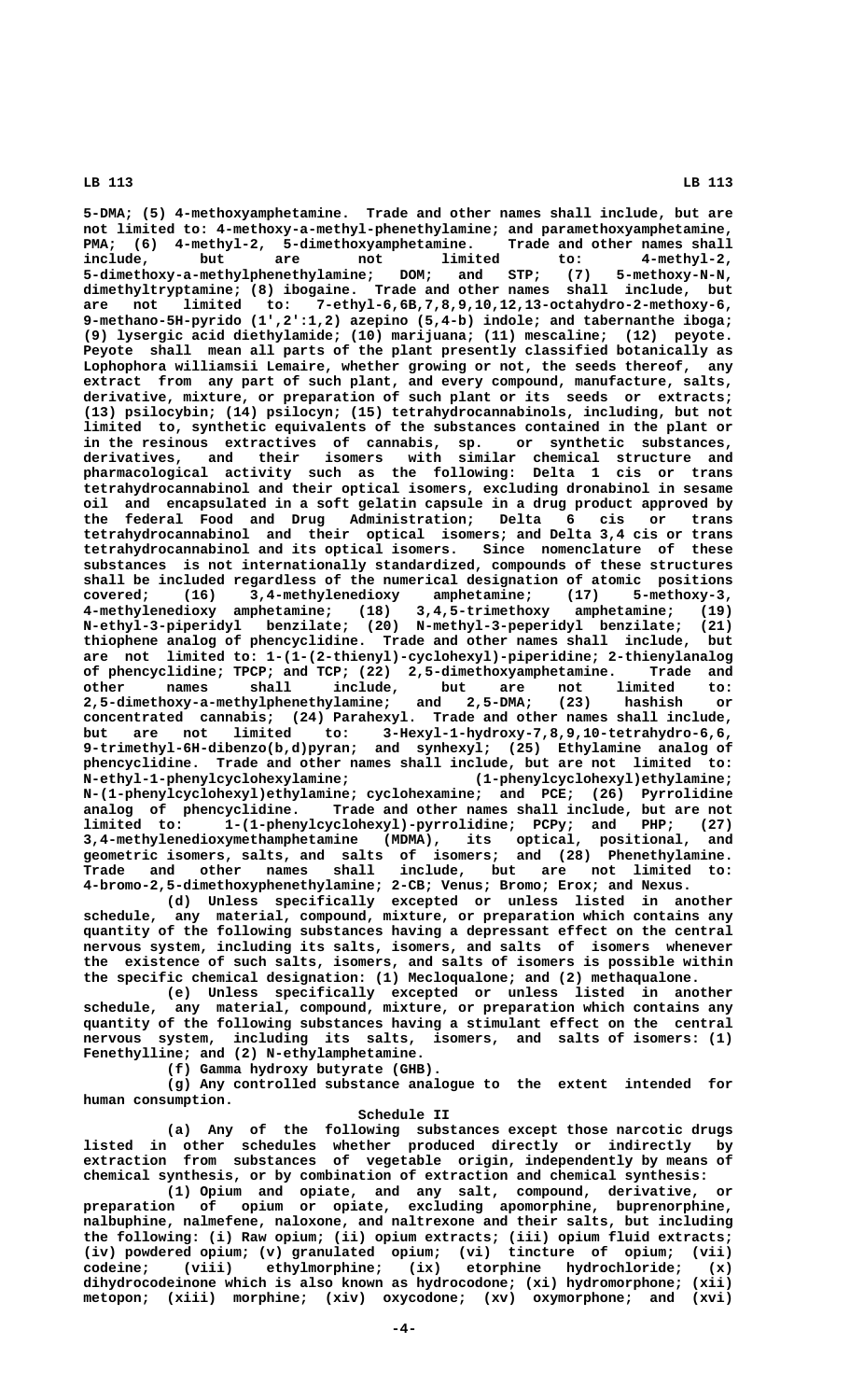**thebaine;**

**(2) Any salt, compound, derivative, or preparation thereof which is chemically equivalent to or identical with any of the substances referred to in subdivision (1) of this subdivision, except that these substances shall not include the isoquinoline alkaloids of opium;**

**(3) Opium poppy and poppy straw;**

**(4) Coca leaves and any salt, compound, derivative, or preparation of coca leaves, and any salt, compound, derivative, or preparation thereof which is chemically equivalent to or identical with any of these substances, including cocaine and its salts, optical isomers, and salts of optical isomers, except that the substances shall not include decocainized coca leaves or extractions which do not contain cocaine or ecgonine; and**

**(5) Concentrate of poppy straw, the crude extract of poppy straw in either liquid, solid, or powder form which contains the phenanthrine alkaloids of the opium poppy.**

**(b) Unless specifically excepted or unless in another schedule any of the following opiates, including their isomers, esters, ethers, salts, and salts of their isomers, esters, and ethers whenever the existence of such isomers, esters, ethers, and salts is possible within the specific chemical designation, dextrorphan and levopropoxyphene excepted: (1) Alphaprodine; (2) anileridine; (3) bezitramide; (4) diphenoxylate; (5) fentanyl; (6) isomethadone; (7) levomethorphan; (8) levorphanol; (9) metazocine; (10)** methadone; (11) methadone-Intermediate, 4-cyano-2-dimethylamino-4, 4-diphenyl<br>butane; (12) moramide-Intermediate, 2-methyl-3-morpholino-1, butane; (12) moramide-Intermediate, **1-diphenyl-propane-carboxylic acid; (13) pethidine or meperidine; (14) pethidine-Intermediate-A, 4-cyano-1-methyl-4-phenylpiperidine; (15) pethidine-Intermediate-B, ethyl-4-phenylpiperidine-4-carboxylate; (16) pethidine-Intermediate-C, 1-methyl-4-phenylpiperidine-4-carboxylic acid; (17) phenazocine; (18) piminodine; (19) racemethorphan; (20) racemorphan; (21) dihydrocodeine; (22) bulk dextropropoxyphene in nondosage forms; (23) sufentanil; (24) alfentanil; and (25) levo-alphacetylmethadol which is also known as levo-alpha-acetylmethadol, levomethadyl acetate, and LAAM.**

**(c) Any material, compound, mixture, or preparation which contains any quantity of the following substances having a potential for abuse associated with a stimulant effect on the central nervous system: (1) Amphetamine, its salts, optical isomers, and salts of its optical isomers; (2) phenmetrazine and its salts; (3) methamphetamine, its salts, isomers, and salts of its isomers; and (4) methylphenidate.**

**(d) Any material, compound, mixture, or preparation which contains any quantity of the following substances having a potential for abuse associated with a depressant effect on the central nervous system, including their salts, isomers, and salts of isomers whenever the existence of such salts, isomers, and salts of isomers is possible within the specific chemical designations: (1) Amobarbital; (2) secobarbital; (3) pentobarbital; (4) phencyclidine; and (5) glutethimide.**

**(e) Hallucinogenic substances known as: (1) Nabilone. Another name for nabilone is (+)-trans-3-(1,1-dimethylheptyl)-6,6a,7,8,10,10a-hexahydro-1 hydroxy-6,6-dimethyl-9H-dibenzo(b,d)pyran-9-one.**

**(f) Unless specifically excepted or unless listed in another schedule, any material, compound, mixture, or preparation which contains any quantity of the following substances: (1) Immediate precursor to amphetamine and methamphetamine: Phenylacetone. Trade and other names shall include, but are not limited to: Phenyl-2-propanone; P2P; benzyl methyl ketone; and methyl benzyl ketone; or (2) immediate precursors to phencyclidine, PCP: (i) 1-phenylcyclohexylamine; or (ii) 1-piperidinocyclohexanecarbonitrile, PCC.**

**Schedule III** 

**(a) Any material, compound, mixture, or preparation which contains any quantity of the following substances having a potential for abuse associated with a stimulant effect on the central nervous system, including their salts, isomers, whether optical, position, or geometric, and salts of such isomers whenever the existence of such salts, isomers, and salts of isomers is possible within the specific chemical designation: (1) Benzphetamine; (2) chlorphentermine; (3) chlortermine; and (4) phendimetrazine.**

**(b) Any material, compound, mixture, or preparation which contains any quantity of the following substances having a potential for abuse associated with a depressant effect on the central nervous system: (1) Any substance which contains any quantity of a derivative of barbituric acid or any salt of a derivative of barbituric acid, except those substances which are specifically listed in other schedules of this section; (2) chlorhexadol; (3) lysergic acid; (4) lysergic acid amide; (5) methyprylon; (6)** (7) sulfonethylmethane; (8) sulfonmethane; (9)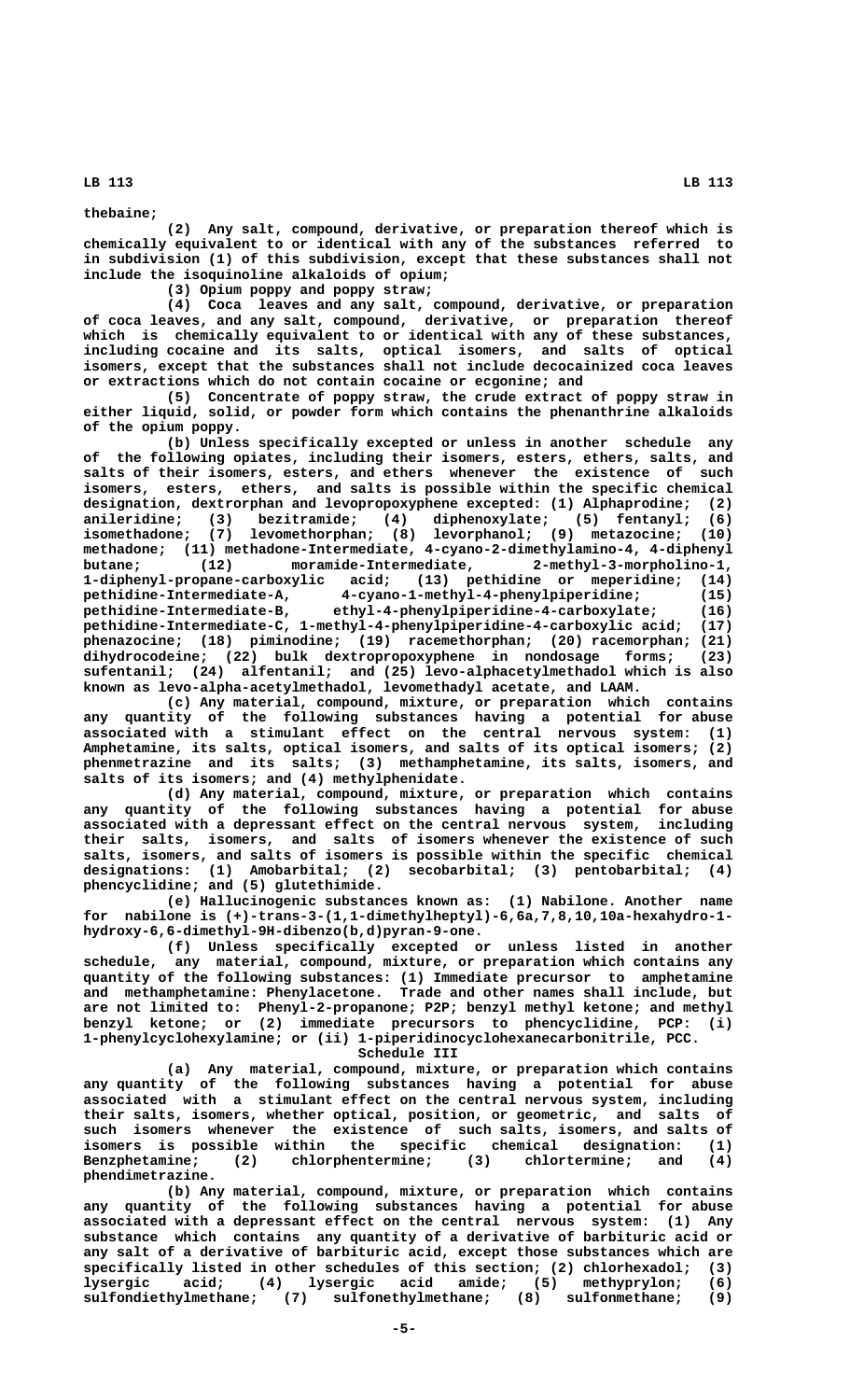**nalorphine; (10) any compound, mixture, or preparation containing amobarbital, secobarbital, pentobarbital, or any salt thereof and one or more other active medicinal ingredients which are not listed in any schedule; (11) any suppository dosage form containing amobarbital, secobarbital, pentobarbital, or any salt of any of these drugs and approved by the Food and Drug Administration for marketing only as a suppository; and (12) tiletamine and zolazepam or any salt thereof. Trade or other names for a tiletamine-zolazepam combination product shall include, but not be limited to: telazol. Trade or other names for tiletamine shall include, but not be limited to: 2-(ethylamino)-2-(2-thienyl)-cyclohexanone. Trade or other names for zolazepam shall include, but not be limited to: 4-(2-fluorophenyl)-6, 8-dihydro-1,3,8-trimethylpyrazolo-(3,4-e) (1,4)-diazepin-7(1H)-one, and flupyrazapon.**

**(c) Any material, compound, mixture, or preparation containing limited quantities of any of the following narcotic drugs, or any salts calculated as the free anhydrous base or alkaloid, in limited quantities as set forth below:**

**(1) Not more than one and eight-tenths grams of codeine per one hundred milliliters or not more than ninety milligrams per dosage unit, with an equal or greater quantity of an isoquinoline alkaloid of opium;**

**(2) Not more than one and eight-tenths grams of codeine per one hundred milliliters or not more than ninety milligrams per dosage unit, with one or more active, nonnarcotic ingredients in recognized therapeutic amounts;**

**(3) Not more than three hundred milligrams of dihydrocodeinone which is also known as hydrocodone per one hundred milliliters or not more than fifteen milligrams per dosage unit, with a fourfold or greater quantity of an isoquinoline alkaloid of opium;**

**(4) Not more than three hundred milligrams of dihydrocodeinone which is also known as hydrocodone per one hundred milliliters or not more than fifteen milligrams per dosage unit, with one or more active, nonnarcotic ingredients in recognized therapeutic amounts;**

**(5) Not more than one and eight-tenths grams of dihydrocodeine per one hundred milliliters or not more than ninety milligrams per dosage unit, with one or more active, nonnarcotic ingredients in recognized therapeutic amounts;**

**(6) Not more than three hundred milligrams of ethylmorphine per one hundred milliliters or not more than fifteen milligrams per dosage unit, with one or more active, nonnarcotic ingredients in recognized therapeutic amounts;**

**(7) Not more than five hundred milligrams of opium per one hundred milliliters or per one hundred grams, or not more than twenty-five milligrams per dosage unit, with one or more active, nonnarcotic ingredients in recognized therapeutic amounts; and**

**(8) Not more than fifty milligrams of morphine per one hundred milliliters or per one hundred grams with one or more active, nonnarcotic ingredients in recognized therapeutic amounts.**

**(d) Any anabolic steroid, which shall include any material, compound, mixture, or preparation containing any quantity of the following substances, including its salts, isomers, and salts of isomers whenever the existence of such salts of isomers is possible within the specific chemical designation: (1) Boldenone; (2) chlorotestosterone (4-chlortestosterone); (3) clostebol; (4) dehydrochlormethyltestosterone; (5) dihydrotestosterone (4-dihydrotestosterone); (6) drostanolone; (7) ethylestrenol; (8) fluoxymesterone; (9) formebulone (formebolone); (10) mesterolone; (11) methandienone; (12) methandranone; (13) methandriol; (14) methandrostenolone; (15) methenolone; (16) methyltestosterone; (17) mibolerone; (18) nandrolone; (19) norethandrolone; (20) oxandrolone; (21) oxymesterone; (22) oxymetholone; (23) stanolone; (24) stanozolol; (25) testolactone; (26) testosterone; (27) trenbolone; and (28) any salt, ester, or isomer of a drug or substance described or listed in this subdivision if the salt, ester, or isomer promotes muscle growth.**

**(e) Hallucinogenic substances known as: (1) Dronabinol, synthetic, in sesame oil and encapsulated in a soft gelatin capsule in a Food and Drug Administration approved drug product. Some other names for dronabinol are (6aR-trans)-6a,7,8,10a-tetrahydro-6,6,9-trimethyl- 3-pentyl-6H-dibenzo(b,d)pyran-1-o1 or**

 **(-)-delta-9-(trans)-tetrahydrocannabinol.**

**(f) Ketamine, its salts, isomers, and salts of isomers. Some other names for ketamine: (+)-2-(2-chlorophenyl)-2-(methylamino)-cyclohexanone.**

 **Schedule IV**

**(a) Any material, compound, mixture, or preparation which contains any quantity of the following substances, including their salts, isomers, and salts of isomers whenever the existence of such salts, isomers, and salts of**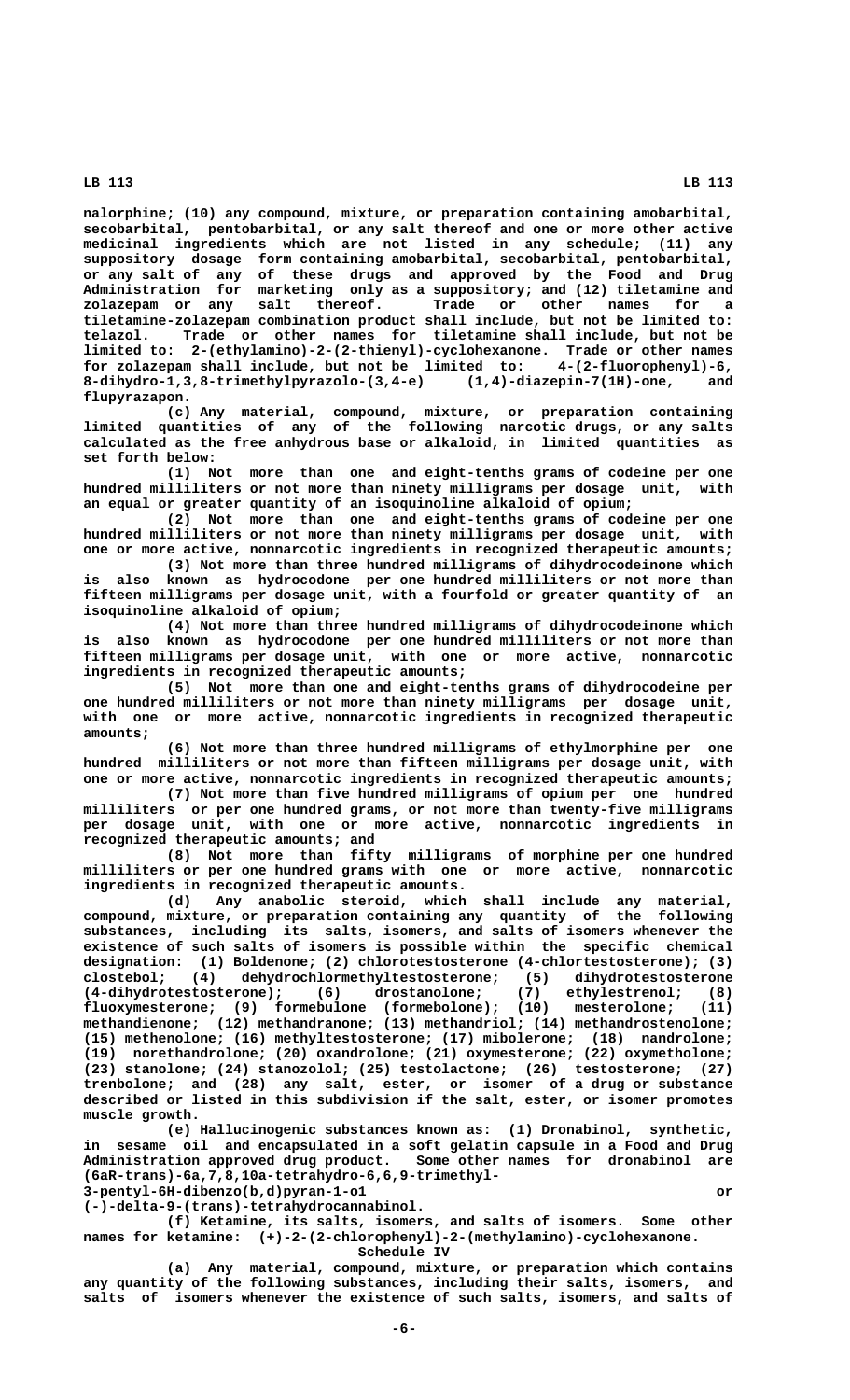**isomers is possible within the specific chemical designation: (1) Barbital; (2) chloral betaine; (3) chloral hydrate; (4) chlordiazepoxide, but not including librax (chlordiazepoxide hydrochloride and clindinium bromide) or menrium (chlordiazepoxide and water soluble esterified estrogens); (5) clonazepam; (6) clorazepate; (7) diazepam; (8) ethchlorvynol; (9) ethinamate; (10) flurazepam; (11) mebutamate; (12) meprobamate; (13) methohexital; (14) methylphenobarbital; (15) oxazepam; (16) paraldehyde; (17) petrichloral; (18) phenobarbital; (19) prazepam; (20) alprazolam; (21) bromazepam; (22) camazepam; (23) clobazam; (24) clotiazepam; (25) cloxazolam; (26) delorazepam; (27) estazolam; (28) ethyl loflazepate; (29) fludiazepam; (30) flunitrazepam; (31) halazepam; (32) haloxazolam; (33) ketazolam; (34) loprazolam; (35) lorazepam; (36) lormetazepam; (37) medazepam; (38) nimetazepam; (39) nitrazepam; (40) nordiazepam; (41) oxazolam; (42) pinazepam; (43) temazepam; (44) tetrazepam; (45) triazolam; (46) midazolam; (47) quazepam; and (48) zolpidem.**

**(b) Any material, compound, mixture, or preparation which contains any quantity of the following substance, including its salts, isomers, whether optical, position, or geometric, and salts of such isomers, whenever the existence of such salts, isomers, and salts of isomers is possible: Fenfluramine.**

**(c) Unless specifically excepted or unless listed in another schedule, any material, compound, mixture, or preparation which contains any quantity of the following substances having a stimulant effect on the central nervous system, including their salts, isomers, whether optical, position, or geometric, and salts of such isomers whenever the existence of such salts, isomers, and salts of isomers is possible within the specific chemical designation: (1) Diethylpropion; (2) phentermine; (3) pemoline, including organometallic complexes and chelates thereof; (4) mazindol; (5) pipradrol; (6) SPA,((-)-1-dimethylamino-1,2-diphenylethane); (7) cathine. Another name for cathine is ((+)-norpseudoephedrine); (8) fencamfamin; (9) fenproporex; and (10) mefenorex.**

**(d) Unless specifically excepted or unless listed in another schedule, any material, compound, mixture, or preparation which contains any quantity of the following narcotic drugs, or their salts or isomers calculated as the free anhydrous base or alkaloid, in limited quantities as set forth below: (1) Propoxyphene; and (2) not more than one milligram of difenoxin and not less than twenty-five micrograms of atropine sulfate per dosage unit.**

**(e) Unless specifically excepted or unless listed in another schedule, any material, compound, mixture, or preparation which contains any quantity of the following substance, including its salts: Pentazocine.**

**(f) Unless specifically excepted or unless listed in another schedule, any material, compound, mixture, or preparation which contains any quantity of the following substance, including its salts, isomers, and salts of such isomers: Butorphanol.**

**(g)(1) Unless specifically excepted or unless listed in another schedule, any material, compound, mixture, or preparation which contains any quantity of the following substance, including its salts, optical isomers, and salts of such optical isomers: Ephedrine.**

**(2) The following drug products containing ephedrine, its salts, optical isomers, and salts of such optical isomers are excepted from \_\_\_\_\_\_\_\_\_\_\_\_\_\_\_\_\_\_\_\_\_\_\_\_\_\_\_\_\_\_\_\_\_\_\_\_\_\_\_ subdivision (g)(1) of Schedule IV if they may lawfully be sold over the \_\_\_\_\_\_\_\_\_\_\_\_\_\_\_\_\_\_\_\_\_\_\_\_\_\_\_\_\_\_\_\_\_\_\_\_\_\_\_\_\_\_\_\_\_\_\_\_\_\_\_\_\_\_\_\_\_\_\_\_\_\_\_\_\_\_\_\_\_\_\_\_\_\_\_\_\_\_ counter without a prescription under the Federal Food, Drug, and Cosmetic Act, \_\_\_\_\_\_\_\_\_\_\_\_\_\_\_\_\_\_\_\_\_\_\_\_\_\_\_\_\_\_\_\_\_\_\_\_\_\_\_\_\_\_\_\_\_\_\_\_\_\_\_\_\_\_\_\_\_\_\_\_\_\_\_\_\_\_\_\_\_\_\_\_\_\_\_\_\_\_ as the act existed on the effective date of this act; are labeled and marketed \_\_\_\_\_\_\_\_\_\_\_\_\_\_\_\_\_\_\_\_\_\_\_\_\_\_\_\_\_\_\_\_\_\_\_\_\_\_\_\_\_\_\_\_\_\_\_\_\_\_\_\_\_\_\_\_\_\_\_\_\_\_\_\_\_\_\_\_\_\_\_\_\_\_\_\_\_\_ in a manner consistent with the pertinent OTC Tentative Final or Final Monograph; are manufactured and distributed for legitimate medicinal use in a**  $\begin{minipage}[c]{0.75\textwidth} \begin{itemize} \texttt{manner that reduces or eliminates the likelihood of abuse; and are not} \end{itemize} \end{minipage}$  $\frac{\text{marked,} \quad \text{advertised,} \quad \text{or} \quad \text{represented in} \quad \text{any} \quad \text{manner for the indication of}}{P}$  **\_\_\_\_\_\_\_\_\_\_\_\_\_\_\_\_\_\_\_\_\_\_\_\_\_\_\_\_\_\_\_\_\_\_\_\_\_\_\_\_\_\_\_\_\_\_\_\_\_\_\_\_\_\_\_\_\_\_\_\_\_\_\_\_\_\_\_\_\_\_\_\_\_\_\_\_\_\_ stimulation, mental alertness, euphoria, ecstasy, a buzz or high, heightened \_\_\_\_\_\_\_\_\_\_\_\_\_\_\_\_\_\_\_\_\_\_\_\_\_\_\_\_\_\_\_\_\_\_\_\_\_\_\_\_\_\_\_\_\_ sexual performance, or increased muscle mass:**

 **\_\_\_\_\_\_\_\_\_\_\_\_\_\_\_\_\_\_\_\_\_\_ (A) Primatene Tablets;**

 **\_\_\_\_\_\_\_\_\_\_\_\_\_\_\_\_\_\_\_\_\_\_\_\_\_\_\_\_\_\_\_\_\_\_\_\_\_ (B) Bronkaid Dual Action Caplets; and**

 **\_\_\_\_\_\_\_\_\_\_\_\_\_\_\_\_\_\_\_\_\_\_\_\_\_\_\_\_\_\_\_ (C) Pazo Hemorrhoidal Ointment.**

 **\_\_\_\_\_\_\_\_\_\_\_\_\_\_\_\_\_\_\_\_\_\_\_\_\_\_\_\_\_\_\_\_\_\_\_\_\_\_\_\_\_\_\_\_\_\_\_\_\_\_\_\_\_\_\_\_\_\_\_\_\_\_\_\_\_\_\_\_ (3) Food and dietary supplements described in 21 U.S.C. 321, as such \_\_\_\_\_\_\_\_\_\_\_\_\_\_\_\_\_\_\_\_\_\_\_\_\_\_\_\_\_\_\_\_\_\_\_\_\_\_\_\_\_\_\_\_\_\_\_\_\_\_\_\_\_\_\_\_\_\_\_\_\_\_\_\_\_\_\_\_\_\_\_\_\_\_\_\_\_\_ section existed on the effective date of this act, containing ephedrine, \_\_\_\_\_\_\_\_\_\_\_\_\_\_\_\_\_\_\_\_\_\_\_\_\_\_\_\_\_\_\_\_\_\_\_\_\_\_\_\_\_\_\_\_\_\_\_\_\_\_\_\_\_\_\_\_\_\_\_\_\_\_\_\_\_\_\_\_\_\_\_\_\_\_\_\_\_\_ including its salts, optical isomers, and salts of such optical isomers, are \_\_\_\_\_\_\_\_\_\_\_\_\_\_\_\_\_\_\_\_\_\_\_\_\_\_\_\_\_\_\_\_\_\_\_\_\_\_\_\_\_\_\_\_\_\_\_\_\_\_\_ excepted from subdivision (g)(1) of Schedule IV if:**

 **\_\_\_\_\_\_\_\_\_\_\_\_\_\_\_\_\_\_\_\_\_\_\_\_\_\_\_\_\_\_\_\_\_\_\_\_\_\_\_\_\_\_\_\_\_\_\_\_\_\_\_\_\_\_\_\_\_\_\_\_\_\_\_\_\_\_\_\_ (A) They are labeled in a manner consistent with section 1 of this \_\_\_\_\_\_\_\_\_\_\_\_\_\_\_\_\_\_\_\_\_\_\_\_\_\_\_\_\_\_\_\_\_\_\_\_\_\_\_\_\_\_\_\_\_\_\_\_\_\_\_\_\_\_\_\_\_\_\_\_\_\_\_\_\_\_\_\_\_\_\_\_\_\_\_\_\_\_ act and bear the statements: "This statement has not been evaluated by the \_\_\_\_\_\_\_\_\_\_\_\_\_\_\_\_\_\_\_\_\_\_\_\_\_\_\_\_\_\_\_\_\_\_\_\_\_\_\_\_\_\_\_\_\_\_\_\_\_\_\_\_\_\_\_\_\_\_\_\_\_\_\_\_\_\_\_\_\_\_\_\_\_\_\_\_\_\_ Food and Drug Administration. This product is not intended to diagnose, \_\_\_\_\_\_\_\_\_\_\_\_\_\_\_\_\_\_\_\_\_\_\_\_\_\_\_\_\_\_\_\_\_\_\_\_\_\_ treat, cure, or prevent any disease.";**

 **\_\_\_\_\_\_\_\_\_\_\_\_\_\_\_\_\_\_\_\_\_\_\_\_\_\_\_\_\_\_\_\_\_\_\_\_\_\_\_\_\_\_\_\_\_\_\_\_\_\_\_\_\_\_\_\_\_\_\_\_\_\_\_\_\_\_\_\_ (B) Any dosage form of the food or dietary supplements (i) does not \_\_\_\_\_\_\_\_\_\_\_\_\_\_\_\_\_\_\_\_\_\_\_\_\_\_\_\_\_\_\_\_\_\_\_\_\_\_\_\_\_\_\_\_\_\_\_\_\_\_\_\_\_\_\_\_\_\_\_\_\_\_\_\_\_\_\_\_\_\_\_\_\_\_\_\_\_\_ contain any hydrochloride or sulfate salts of ephedrine alkaloids, (ii) does**

 **-7-**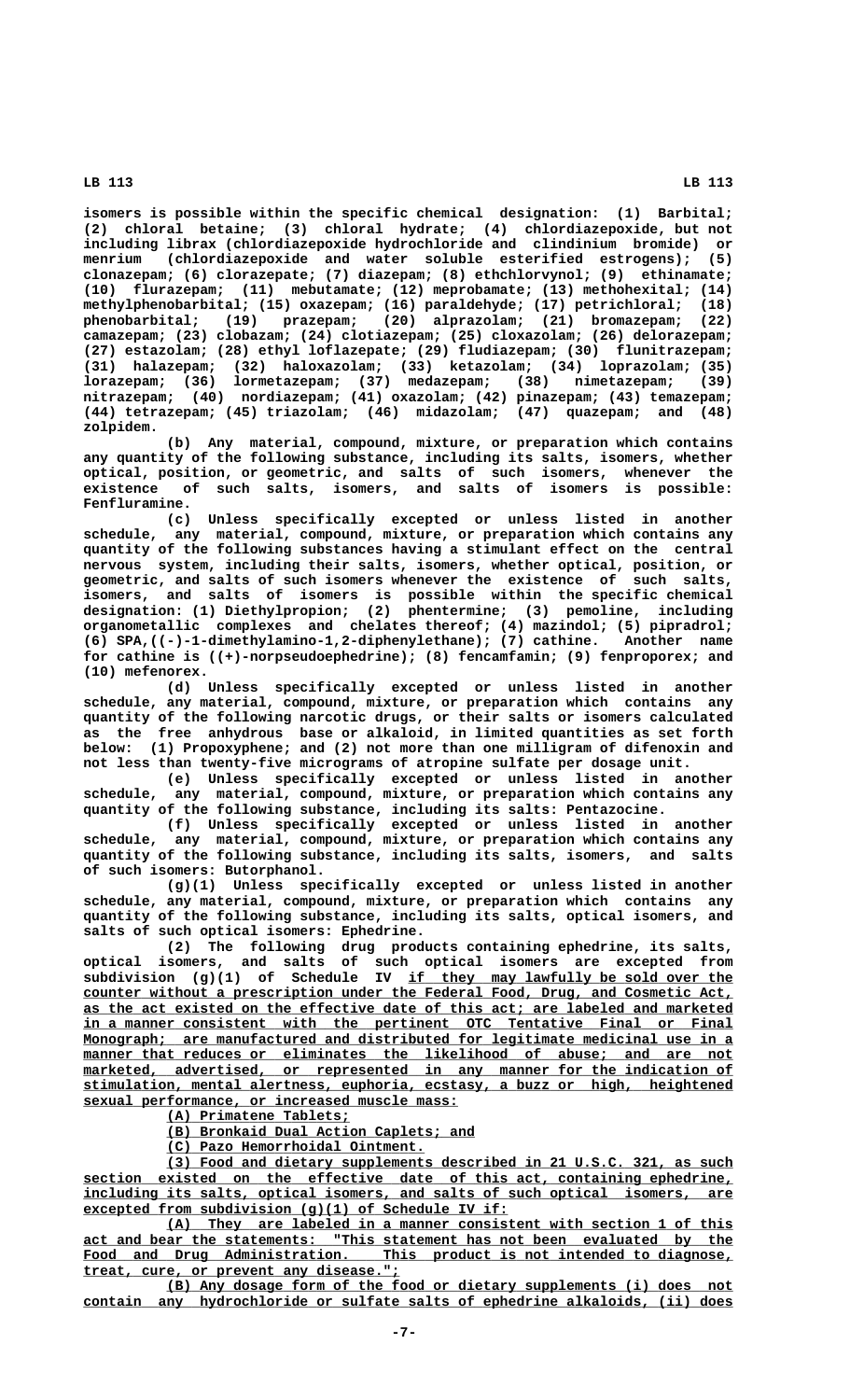not contain more than twenty-five milligrams of ephedrine alkaloids, and (iii)  **\_\_\_\_\_\_\_\_\_\_\_\_\_\_\_\_\_\_\_\_\_\_\_\_\_\_\_\_\_\_\_\_\_\_\_\_\_\_\_\_\_\_\_\_\_\_\_\_\_\_\_\_\_\_\_\_\_\_\_\_\_\_\_\_\_\_\_\_\_\_\_\_\_\_\_\_\_\_ does not contain ephedrine alkaloids in excess of five percent of the total** capsule weight;

 **\_\_\_\_\_\_\_\_\_\_\_\_\_\_\_\_\_\_\_\_\_\_\_\_\_\_\_\_\_\_\_\_\_\_\_\_\_\_\_\_\_\_\_\_\_\_\_\_\_\_\_\_\_\_\_\_\_\_\_\_\_\_\_\_\_\_\_\_ (C) They are not marketed, advertised, or represented in any manner** for the indication of stimulation, mental alertness, euphoria, ecstasy, a buzz  **\_\_\_\_\_\_\_\_\_\_\_\_\_\_\_\_\_\_\_\_\_\_\_\_\_\_\_\_\_\_\_\_\_\_\_\_\_\_\_\_\_\_\_\_\_\_\_\_\_\_\_\_\_\_\_\_\_\_\_\_\_\_\_\_\_\_\_\_\_ or high, heightened sexual performance, or increased muscle mass; and**

 **\_\_\_\_\_\_\_\_\_\_\_\_\_\_\_\_\_\_\_\_\_\_\_\_\_\_\_\_\_\_\_\_\_\_\_\_\_\_\_\_\_\_\_\_\_\_\_\_\_\_\_\_\_\_\_\_\_\_\_\_\_\_\_\_\_\_\_\_ (D) Analysis of the product is provided to the department to ensure \_\_\_\_\_\_\_\_\_\_\_\_\_\_\_\_\_\_\_\_\_\_\_\_\_\_\_\_\_\_\_\_\_\_\_\_\_\_\_\_\_\_\_\_\_\_\_\_\_\_\_\_\_\_\_\_\_\_\_\_\_\_\_\_\_\_\_\_\_\_\_\_\_\_\_\_\_\_ that the product meets the requirements of subdivision (g)(3)(B) of Schedule IV. if they may lawfully be sold over the counter without a prescription \_\_\_ —— ———— ——— ———————— —— ———— ———— ——— ——————— ——————— — ———————————** under the Federal Food, Drug, and Cosmetic Act, are labeled and marketed in a manner consistent with the pertinent OTC Tentative Final or Final Monograph; are manufactured and distributed for legitimate medicinal use in a manner that  $reduces$  or eliminates the likelihood of abuse; and are not marketed,  ${ad}$ vertised, or labeled for the indication of stimulation, mental alertness, **weight loss, muscle enhancement, appetite control, or energy: —————— ————— —————— ———————————— ———————— ———————— —— ———————**

 $\{A\}$  Solid oral dosage forms, including soft gelatin capsules, that **combine active ingredients in the following ranges for each dosage unit: ——————— —————— ——————————— —— ——— ————————— —————— ——— ———— —————— —————**

 $\overrightarrow{a}$  Not less than one hundred milligrams nor more than one hundred thirty milligrams of theophylline and not less than twelve and five-tenths  $m$ illigrams nor more than twenty-four milligrams of ephedrine;

 $\overline{\text{dist}}}$  Not <del>less</del> than sixty milligrams nor more than one hundred **milligrams of theophylline, not less than twelve and five-tenths milligrams —————————— —— ————————————— ——— ———— ———— —————— ——— ——————————— —————————** nor more than twenty-four milligrams of ephedrine, and not less than two hundred milligrams nor more than four hundred milligrams of guaifenesin*;* 

 $\overline{+i}\overline{i}$  Not less than twelve and five-tenths milligrams nor more than  $t$  wenty-five milligrams of ephedrine and not less than two hundred milligrams nor more than four hundred milligrams of guaifenesin; and

 $\overbrace{\text{i.v}}$  Not more than eight milligrams of phenobarbital in combination  ${\tt with\ \ the\ \ ingreduence\ of\ \ subdivision\ \ (g)(2)(A)(i)\ \ or\ \ (g)(2)(A)(2)(A)(ii)}$  of Schedule  $\mathbf{H}$ 

**(B) Liquid oral dosage forms that combine active ingredients in the ——— —————— ———— —————— ————— ———— ——————— —————— ——————————— —— —— following ranges for each five-milliliter dose: ————————— —————— ——— ———— ——————————————— —————**

 $\{\pm\}$  Not more than forty-five milligrams of theophylline, not more than thirty-six milligrams of ephedrine, not more than one hundred milligrams of guaifenesin, and not more than twelve milligrams of phenobarbital; and

 $\overrightarrow{4\texttt{ii}}$  Not more than five milligrams of phenylephrine, not more than **five milligrams of ephedrine, not more than two milligrams of ———— —————————— —— —————————— ——— ———— ———— ——— —————————— ——**  ${\tt chloepheniramine_{\tau}}$  not more than ten milligrams of dextromethorphan<sub>z</sub> not more **than forty milligrams of ammonium chloride, and not more than five ———— ————— —————————— —— ———————— ————————— ——— ——— ———— ———— ——— one-thousandths of a milligram of ipecac fluid extract; and** 

**(C) Anorectal preparations containing less than five percent ——— ————————— ———————————— —————————— ———— ———— ———— —————— ephedrine. ——————————**

#### *Schedule V* Schedule V

**(a) Unless specifically excepted or unless listed in another schedule, any material, compound, mixture, or preparation containing any of the following narcotic drug and its salts: (1) Buprenorphine.**

**(b) Any compound, mixture, or preparation containing any of the following limited quantities of narcotic drugs or salts calculated as the free anhydrous base or alkaloid, which shall include one or more nonnarcotic active medicinal ingredients in sufficient proportion to confer upon the compound, mixture, or preparation valuable medicinal qualities other than those possessed by the narcotic drug alone:**

**(1) Not more than two hundred milligrams of codeine per one hundred milliliters or per one hundred grams;**

**(2) Not more than one hundred milligrams of dihydrocodeine per one hundred milliliters or per one hundred grams;**

**(3) Not more than one hundred milligrams of ethylmorphine per one hundred milliliters or per one hundred grams;**

**(4) Not more than two and five-tenths milligrams of diphenoxylate and not less than twenty-five micrograms of atropine sulfate per dosage unit;**

**(5) Not more than one hundred milligrams of opium per one hundred milliliters or per one hundred grams; and**

**(6) Not more than five-tenths milligram of difenoxin and not less than twenty-five micrograms of atropine sulfate per dosage unit.**

**Sec. 11. Section 28-417, Reissue Revised Statutes of Nebraska, is amended to read:**

**28-417. (1) It shall be unlawful for any person:**

**(a) To omit, remove, alter, or obliterate a symbol required by the** Federal Controlled Dangerous Substances Act federal Controlled Substances Act,  **\_\_\_\_\_\_\_\_\_\_\_\_\_\_\_\_\_\_\_\_\_\_\_\_\_\_\_\_\_\_\_\_\_\_\_\_\_\_\_\_\_\_\_\_\_\_\_\_\_\_\_\_\_\_ as the act existed on the effective date of this act, or required by the laws of this state;**

**(b) To alter, deface, or remove any label affixed to a package of**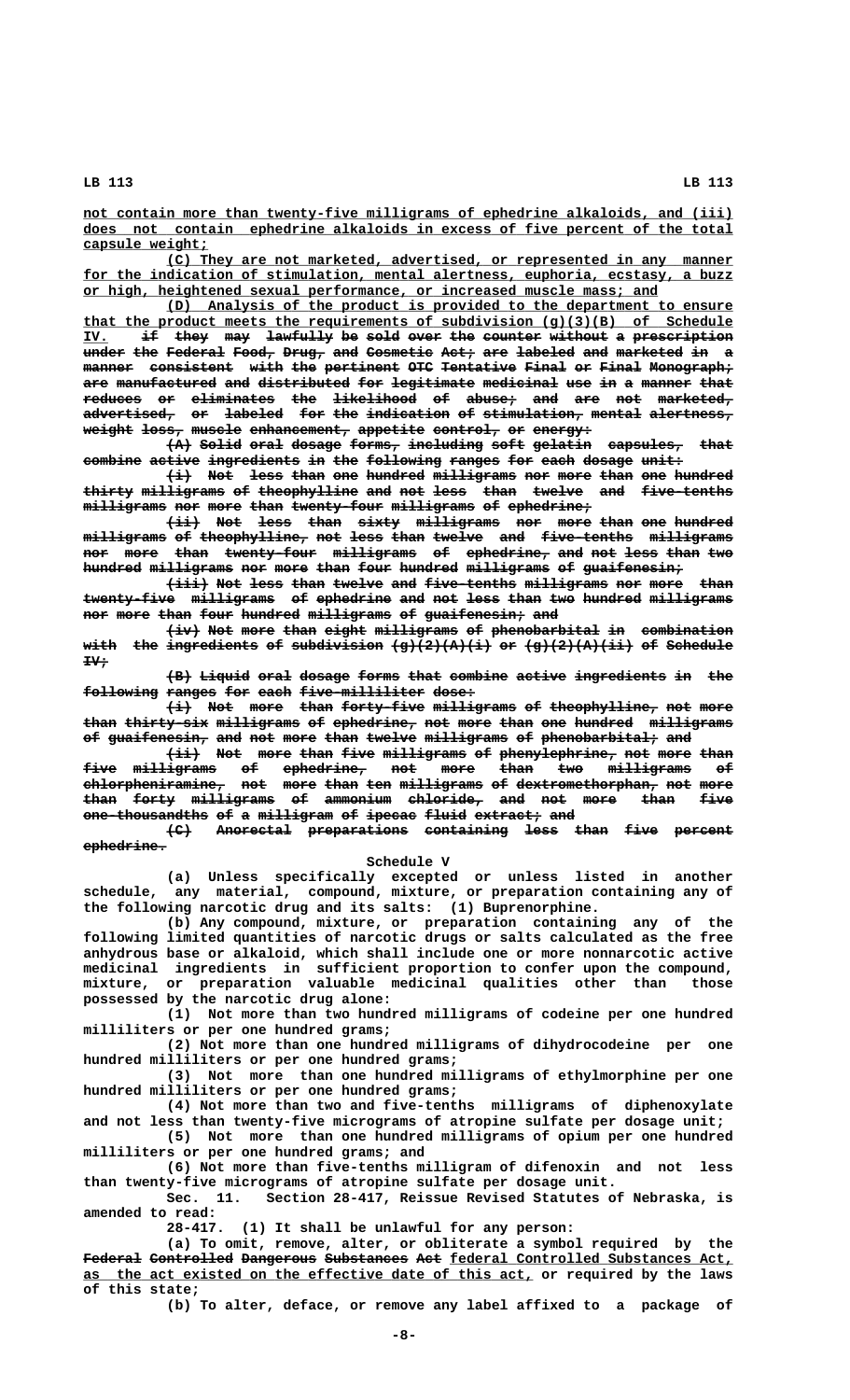**narcotic drugs;**

**(c) To refuse or fail to make, keep, or furnish any record, notification, order form, statement, invoice, or information required under** this article the Uniform Controlled Substances Act;

**(d) To refuse any entry into any premises for inspection authorized** by this article the act;

**(e) To keep or maintain any store, shop, warehouse, dwelling house, building, vehicle, boat, aircraft, or any place whatever which such person knows or should know is resorted to by persons using controlled substances in**  $violation$  of  $\frac{this}{this}$   $\frac{article}{thel}$   $\frac{the}{thel}$   $\frac{Uniform}{thol}$   $\frac{Controlled}{The}$   $Substances$   $Act$   $for$   $the$ **purpose of using such substances or which is used for the keeping or selling** of the same in violation of this article the act;

**(f) To whom or for whose use any controlled substance has been prescribed, sold, or dispensed by a practitioner or the owner of any animal for which any such substance has been prescribed, sold, or dispensed by a veterinarian to possess it in a container other than which it was delivered to him or her by the practitioner; or**

**(g) To be under the influence of any controlled substance for a purpose other than the treatment of a sickness or injury as prescribed or administered by a person duly authorized by law to treat sick and injured human beings. In a prosecution under this subdivision, it shall not be necessary for the state to prove that the accused was under the influence of any specific controlled substance, but it shall be sufficient for a conviction under this subdivision for the state to prove that the accused was under the influence of some controlled substance by proving that the accused did manifest physical and physiological symptoms or reactions caused by the use of any controlled substance.**

**(2) Any person who violates this section shall be guilty of a Class III misdemeanor.**

**Sec. 12. Section 28-418, Reissue Revised Statutes of Nebraska, is amended to read:**

**28-418. (1) It shall be unlawful for any person knowingly or intentionally:**

**(a) Who is a registrant to distribute a controlled substance classified in Schedule I or II of section 28-405 in the course of his or her legitimate business except pursuant to an order form as required by section 28-413;**

**(b) To use in the course of the manufacture or distribution of a controlled substance a registration number which is fictitious, revoked, suspended, or issued to another person;**

**(c) To acquire or obtain or to attempt to acquire or obtain possession of a controlled substance by theft, misrepresentation, fraud, forgery, deception, or subterfuge;**

**(d) To furnish false or fraudulent material information in or omit any material information from any application, report, or other document ———— ——————— \_\_\_\_\_\_\_\_\_\_\_\_\_\_\_\_\_\_\_\_\_\_ required to be kept or filed under this article the Uniform Controlled** Substances Act or any record required to be kept by this article the act;

**(e) To make, distribute, or possess any punch, die, plate, stone, or other thing designed to print, imprint, or reproduce the trademark, trade name, or other identifying mark, imprint, or device of another or any likeness of any of the foregoing upon any drug or container or labeling thereof so as to render such drug a counterfeit controlled substance;**

**(f) Who is subject to sections 28-406 to 28-414 to distribute or dispense a controlled substance in violation of section 28-414;**

**(g) Who is a registrant to manufacture a controlled substance not authorized by his or her registration or to distribute or dispense a controlled substance not authorized by his or her registration to another registrant or authorized person;**

**(h) To possess a false or forged prescription for a controlled substance, except that this subdivision shall not apply to law enforcement officials, practitioners, or attorneys in the performance of their official lawful duties; or**

**(i) To communicate information to a practitioner in an effort to unlawfully procure a controlled substance, the administration of a controlled substance, or a prescription for a controlled substance.**

**(2) Any person who violates this section shall be guilty of a Class IV felony.**

**Sec. 13. Section 28-427, Reissue Revised Statutes of Nebraska, is amended to read:**

28-427. Any penalty imposed for violation of this article the  **\_\_\_\_\_\_\_\_\_\_\_\_\_\_\_\_\_\_\_\_\_\_\_\_\_\_\_\_\_\_\_\_\_ Uniform Controlled Substances Act shall be in addition to, and not in lieu of, any civil or administrative penalty or sanction authorized by law. A**